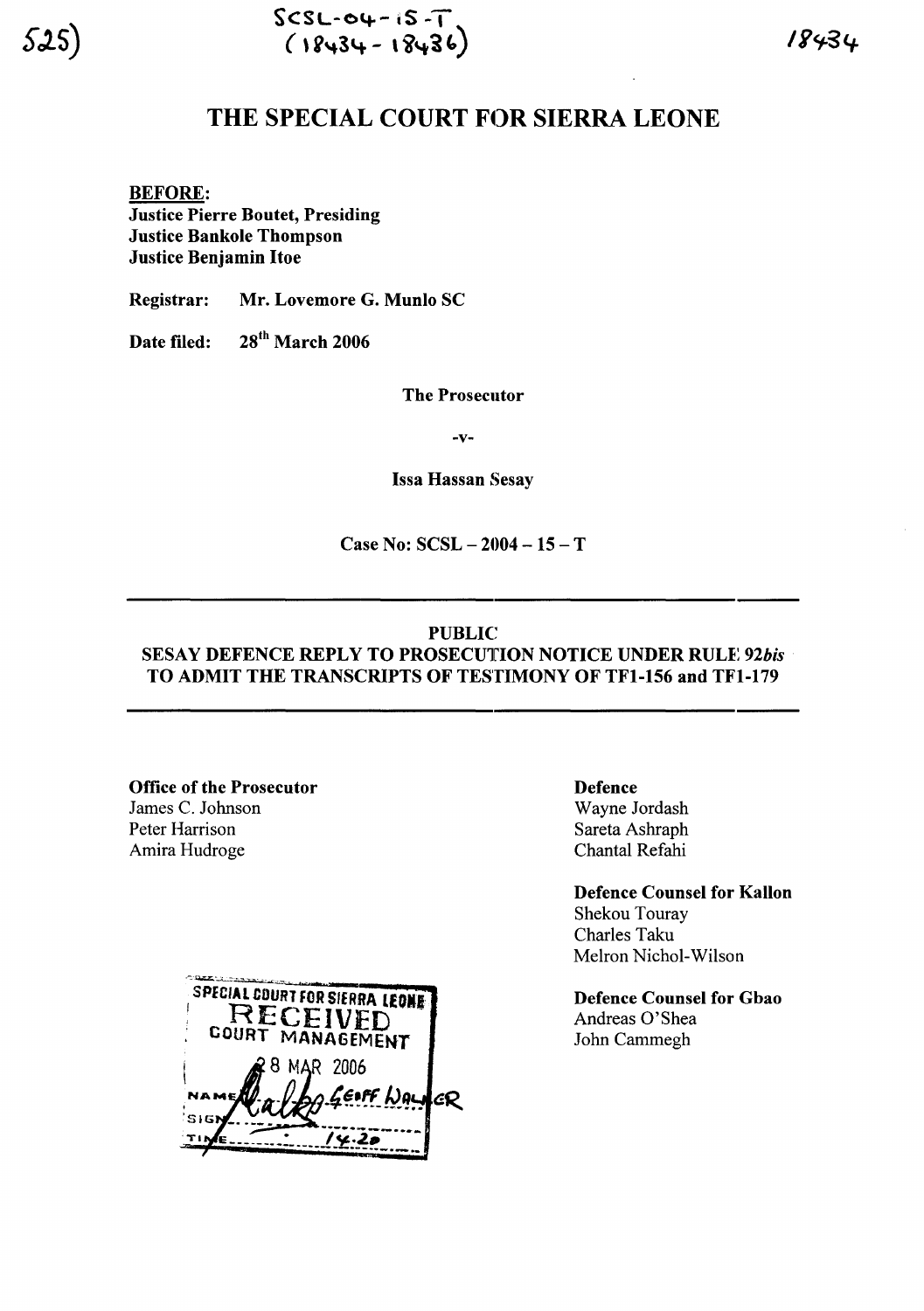### **INTRODUCTION**

- 1. On 23rd March 2006, the Prosecution filed its "Prosecution Notice under Rule 92bis to Admit the Transcripts of Testimony of TF1-156 and TF1-179" (the "Application").<sup>1</sup>
- 2. Defence on behalf of Mr. Sesay (the "Defence") maintains its submissions as to the proper application of Rule *92bis,* as set out in paragraphs 3-17 of the 'Sesay Defence Reply to Prosecution Notice under Rule *92bis* to admit the transcript of testimony of TF1-334 $^{\circ}$ .<sup>2</sup>
- 3. The Defence agrees that the evidence sought to be admitted under Rule *92bis* in the present Application "is background evidence of the matters alleged in the Indictment.... [and] does not go to prove acts and conduct of the Accused".<sup>3</sup>
- 4. In this specific instance, the Defence, therefore, does not oppose the admission of the relevant transcripts under Rule *92bis.*
- 5. In the event that the relevant transcripts are admitted under Rule  $9.2$ bis, the Defence wishes to indicate that it will not be conducting cross-examination of TFl-156 and TFl-179.

Dated 28<sup>th</sup> March 2006

 $\lambda$  . Algh *v*

WAYNE JORDASH SARETA ASHRAPH CHANTAL REFAHI

<sup>I</sup> SCSL-04-15-T-521 (18400-18408)

*Prosecutor* v *Sesay, Kallon and Gbao,* SCSL-2004-15-T 2

<sup>2</sup> SCSL-04-15-T-511 (18284-18289)

 $3$  Paragraph 12 of the Application, SCSL-04-15-T-521